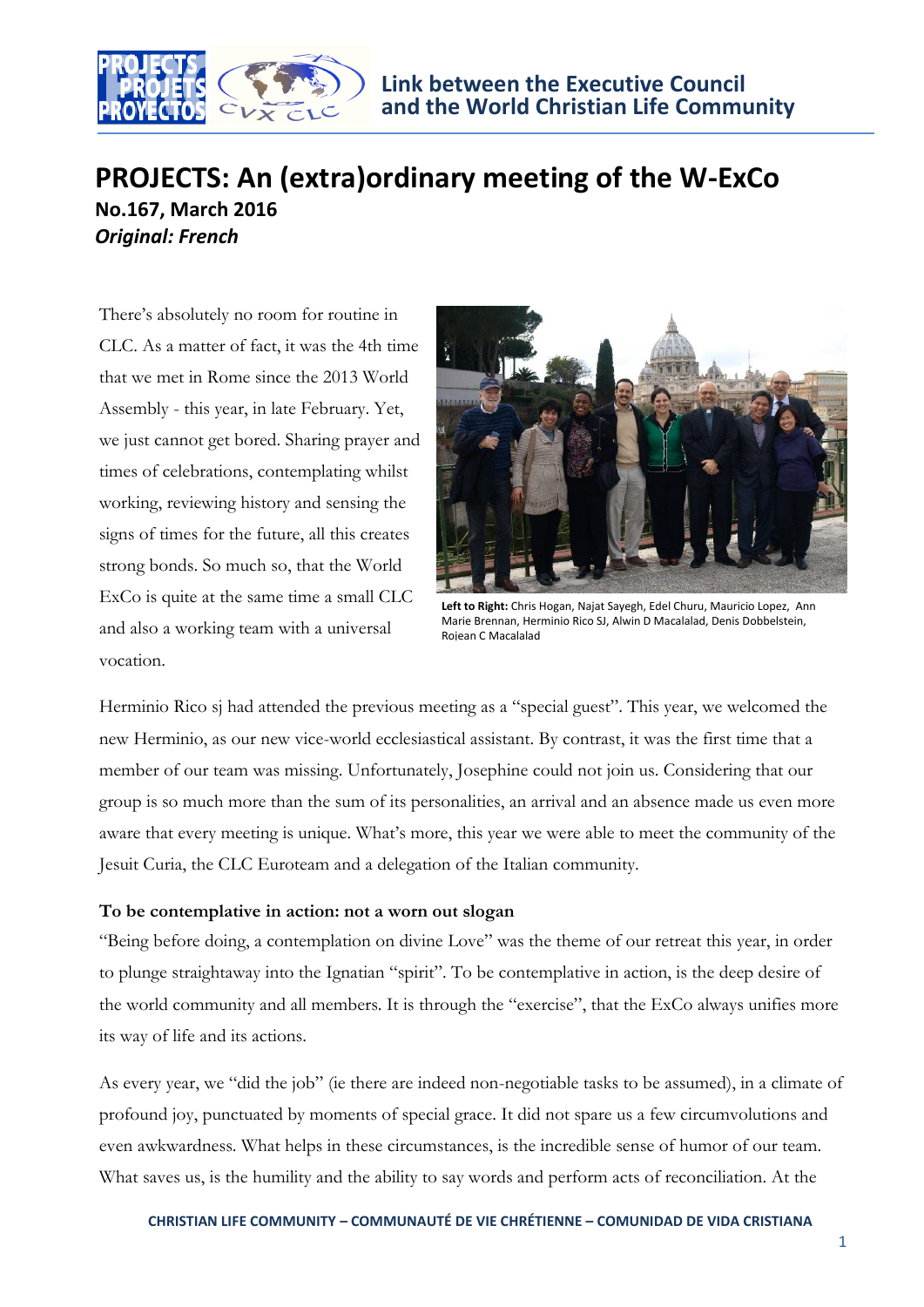

end of our meeting, we were in peace, convinced that we offered the best of our limited talents and confident that the grace of God will achieve the rest.

**Great news… to tell you later!**



## **The Cardinal that made us cry**

You know that 2017 is a jubilee year, starting (officially) in October and leading us towards the next World Assembly. It has been 50 years since our community was renewed in the impetus of the Vatican II Council. We considered the path traveled, not to cultivate a kind of nostalgia, but to forge ahead in coherence with what we are already and not yet fully. The closeness of the World Assembly in Argentina (in July, 2018) urges us to prepare the next steps anyway. However, before starting on concrete preparations, we spent some time exercising our ability at visioning. We tried, on a small scale, what the World Assembly will be called to achieve in 2018, that is dreaming big whilst being rooted in reality.

We made choices with regard to the next World Assembly: we are going to suggest a theme to work on and a grace to ask for … and vice versa. The present letter aims to whet your appetite. The theme and the grace will be revealed soon with the official convocation that our president will send to all National Communities before end of April. The coming twelve months are, moreover, to unfold with a rhythm through a series of mails to assist Assembly preparation. Stay tuned.

As every year, we wanted to be ourselves attuned to the universal Church. Indeed, it would be absurd to dream a future for CLC as if we could be disconnected from the People of God. We met the Prefect of the new Dicastery for Laity, Family and Life. We were granted the opportunity to speak about the W-CLC and to evoke the challenges for every wider region of our global community. We were also